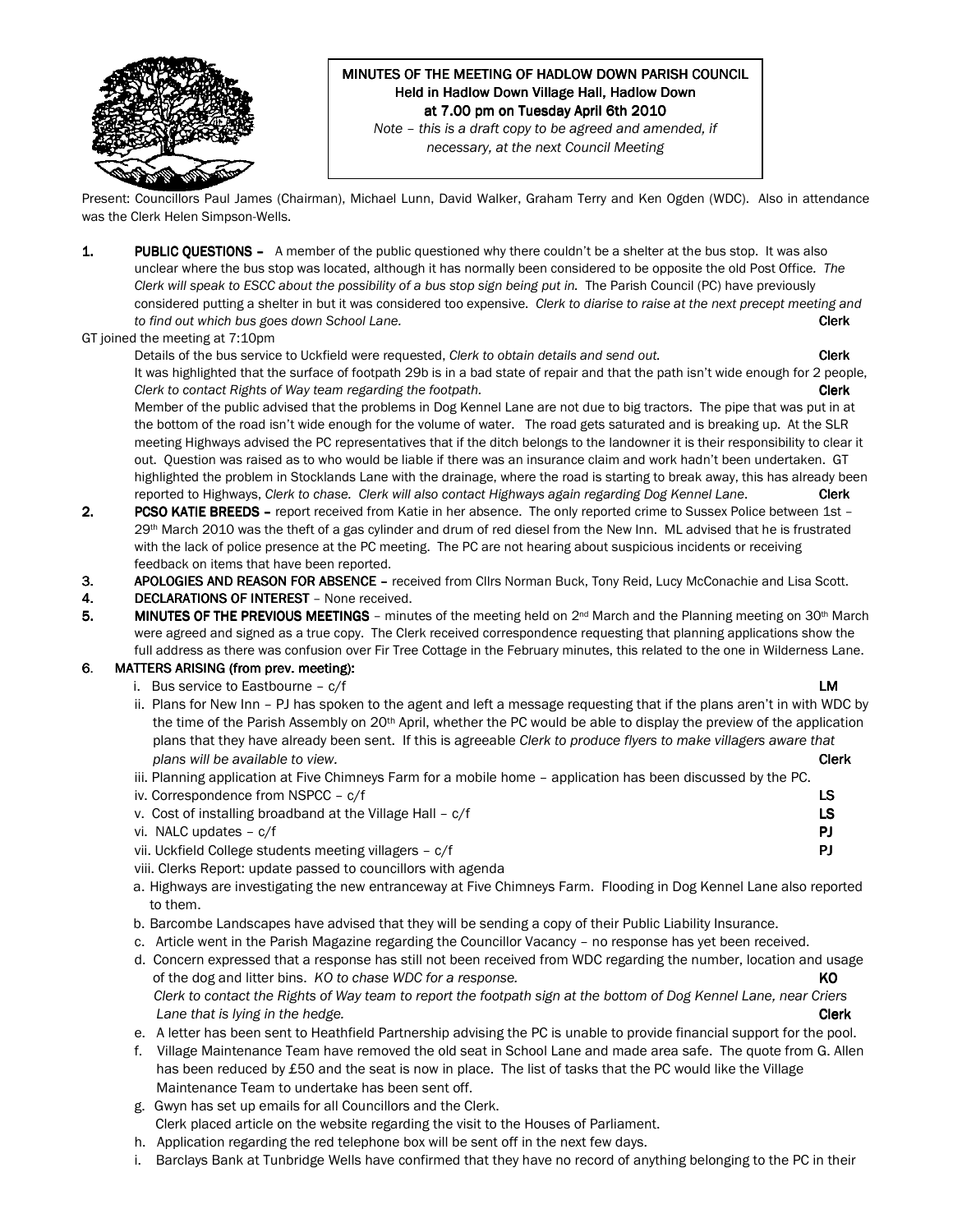open safe custody register. It was agreed that the Clerk will write to Barclays asking where the documentation is, this included the deeds for the land the Village Hall stands on, and as requested by them, was sent to them for safekeeping on 23/2/67. Clerk to also write to the Abergavenny Estate to see if they have a copy in their archive.

- and the control of the control of the control of the control of the control of the control of the control of the control of the control of the control of the control of the control of the control of the control of the cont
	- j. Feedback was sent to ESCC regarding their Winter Maintenance Policy
	- k. The Communities Facilities List has been completed and returned to WDC.
	- l. The Rights of Way Team have reported that there are two broken stiles on the route opposite Hadlow House, they will be contacting the landowner to request he repair them.
	- m. Highways have confirmed that they have inspected the bridge in Stockhurst Lane, that was damaged following an accident and have put barriers up. They have also added the fence replacement to their job list and expect the works to be done soon.
	- n. Report received from the Bowls Club regarding their tournament and thanking the PC for their support.
	- o. Agenda items have been sent to SALC for their meeting with the Chief Constable.

# 7. PLANNING APPLICATIONS:

TM/2010/0058/TPO - LAND ADJACENT ROSE COTTAGE - Fell one oak within Tree Preservation Order (Hadlow Down) no. 25/3, 1989 – GT advised that he has now looked at the tree and it appears to be in a good state. KO advised that he has spoken to Jim Mellor at WDC whose assistant has looked at the tree. The general feeling is that WDC will refuse the felling of the tree and ask for it to be trimmed. Clerk to send PC's response objecting to the application. Clerk

WD/2010/0627/F & WD/2010/0628/LB - SHEPHERDS HILL HOUSE, BUXTED TN22 4PX -Proposed orangery with basement consisting of kitchen/dining area, wine cellar, utility room, pool plant room and lightwell – The Parish Council fully support this application.

### **GRANTED PLANNING PERMISSION**

WD/2010/0328/F LARCH WOOD, WILDERNESS LANE, TN22 4HT - Proposed garage conversion and new replacement garage.

WD/2010/0061/LB HASTINGFORD HOUSE, HASTINGFORD LANE, TN22 4DY - Proposed repairs to farmhouse roof. FORMAL DETERMINATION

WD/2010/7009/AD COOPERS FARM, FIVE CHIMNEYS LANE, TN22 4DX - Erection of a two bay agricultural barn and minor amendments/alterations to existing agricultural barns.

#### REFUSED PLANNING PERMISSION

WD/2010/0176/F - HADLOW OAST FARM, CURTAINS HILL TN22 4DU - Porches, dormer and second floor alterations.

- 8. REPORT FROM CLLR. KEN OGDEN WDC KO requested permission to receive a copy of the PC's replies to WDC where the PC have refused a planning application. PC agreed for Clerk to forward these to KO
- 9. BANK RECONCILIATIONS:  $-$  Bank reconciliations for  $26<sup>th</sup>$  February and  $26<sup>th</sup>$  March 2010 agreed and signed as correct.

## 10. OTHER FINANCE MATTERS -

- i. Payment of £1238.45 was ratified, payable to Technix Rubber and Plastics from Pathfinder Grant
- ii. Payment of £48.15 was ratified, payable to Viking Direct for stationery
- iii. Payment of £574.76 was ratified, payable to Plato Scotland from Pathfinder Grant.
- iv. Proposed new burial fees reviewed, amendments agreed except that the fee for exclusive right of burial for a Hadlow Down resident under the age of 16 should remain at nil. Clerk to update list and send out to Funeral **Directors.** Clerk and the contract of the contract of the contract of the contract of the contract of the contract of the contract of the contract of the contract of the contract of the contract of the contract of the con
	- v. PC agreed to increase the monthly standing order for the Parish Clerk from £460.00 to £520.00 which will bring it nearer to her basic monthly wage, thereby reducing the amount required to be paid by cheque. All agreed to add GT as signatory on the bank account and remove Colin James.
	- vi. Further payment of £4800.00 received for Pathfinder Grant, GT advised that £1000 of this comprises £500 from WDC and £500 from ESCC towards the cost of services provided by Playlink, for which they have sent an invoice for £4476.75. The plan received from Playlink didn't take into account the topography and the vegetation of the site. They have produced 1 report and some emails. Chair advised that the PC hasn't seen the final plan. GT informed the meeting that the Playing Field Committee expected to have received a final set of plans from Playlink.
	- vii. £525 transferred from current account to reserve account, £500 for 2009-10 precepted election costs and £25 for the remainder of the 2009-10 fingerpost costs.
- 11. ACCOUNTS FOR PAYMENT: Chair proposed and seconded by DW, that cheques be paid for the following, except for Playlink, agreed by all. Proposed that GT write to Playlink and dispute the bill. GT
	- i. Helen Simpson-Wells. Salary £645.45 includes £37.20 for mileage, £94.48 training hours and £6.22 expenses. £460 already paid by standing order, therefore cheque raised for £185.45.
	- ii. Sussex Associations of Local Councils Subscriptions to SALC £155.50, NALC £37.93 & LCR £27.00 total of £220.43
	- iii. Playlink Ltd £4476.75 from Pathfinder Grant
	- iv. SLCC-CiLCA Management £150 CiLCA registration it is hoped that some of this cost can be recovered from the bursary scheme.
	- v. Plato Scotland £85.00 from Pathfinder Grant
	- vi. Peter Gillies £604.75 in payment of invoice from AVS Fencing, to be taken from Pathfinder Grant.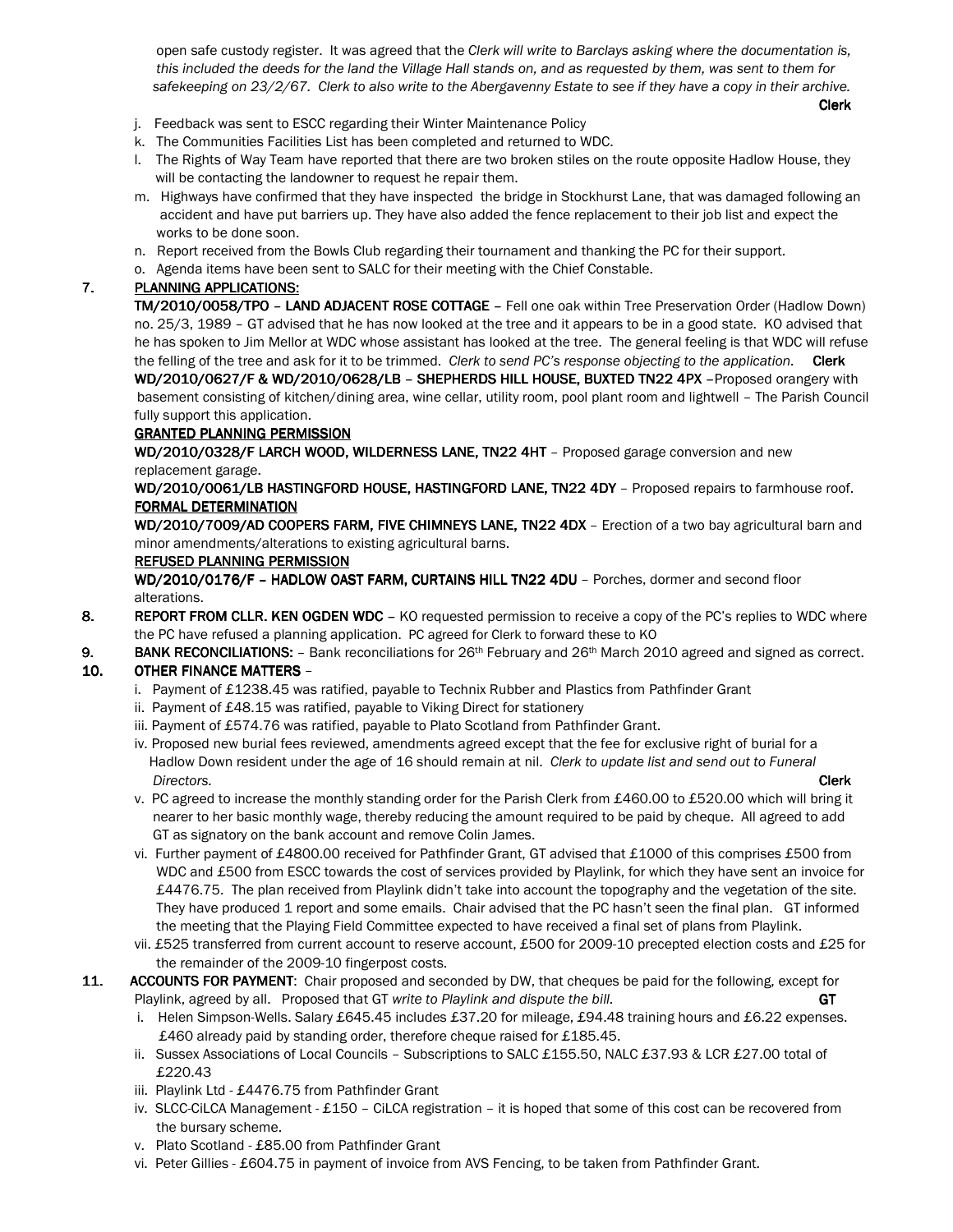vii. J. Pooley - £40.30 from Pathfinder Grant

- viii. FESRO (Friends of East Sussex Record Office) £24.00 paid under the power given in Local Government Act 1972 s.137.
- ix. Hadlow Down Village Hall £70 hire of hall for bowls club tournament paid under the power given in Local Government (Miscellaneous Provisions) Act 1976 s.19
- x. HM Revenue and Customs £685.98

Cheques were raised and signed for the following payments, to be ratified at  $4<sup>th</sup>$  May meeting:

- a. Technix Rubber and Plastics Ltd £56.40, to be taken from Pathfinder Grant
- b. G. W Allen Contractors £564.00 installation of seat paid under the power given in Parish Councils Act 1957 s.1 12. PLAY AREA - GT reported that the ball wall is now up, the basketball hoop is due to be lowered and the new swing is in the tree. PJ has undertaken a risk assessment of the playing field and the Clerk has contacted Peter Gillies to request that the materials being used and the area being developed be fenced off and have warning signs up whilst the work is being undertaken. The Clerk has also requested a risk assessment of the area. GT will contact PG to offer assistance on sorting this and also with the method statements which will also be required. Clerk to write to PG congratulating him on the work that has been undertaken and offering PC's assistance if required. Clerk Clerk provided an update on the expenditure to date

 Concern was expressed that there is no fencing between the bottom of the playing field and Tulleys' field. Clerk to write to owner of the field. Clerk and the field of the field of the field of the field of the field of the field of the field of the field of the field of the field of the field of the field of the field of the field of t

- 13. RISK ASSESSMENTS have been undertaken apart from at the burial ground which will be done in the next few weeks. CJ confirmed that the Village Hall committee are aiming to do one complete risk assessment on the hall in June.
- 14. ARCHIVING Clerk to investigate the storage of electronic data. Clerk Clerk Clerk
- 15. REINSTATEMENT OF VERGE NEAR FIVE CHIMNEYS FARM ESCC have been approached by the owner of Five Chimneys Farm for him to have permission to reinstate the verge at the unofficial lay-by to the front of his property. The PC feel that the verge should be retained. It has been there for about 40 years, is an established lay-by used by tractors allowing cars to pass them, for parking machinery when work is being done on the road and by other motorists. Also there aren't many lay-bys in the local area. Clerk to respond to ESCC and also request that the surface be retarmaced, especially due to the increased traffic at the farm. The contraction of the clerk
- 16. GRIEVANCE AND DISCIPLINE POLICY All agreed to adopt the policy
- 17. UPDATE FROM SLR MEETING .A copy of the minutes were circulated to all councillors prior to the PC meeting. At the SLR meeting the feasibility of a crossing near the New Inn was discussed. Highways raised that it is near a bend and there is no footway on the other side, they could measure how many people cross here however over a whole day it is anticipated that this would be low. Clerk to write to villager who raised this item advising that it isn't possible to have a crossing at this site. Clerk and the contract of the contract of the contract of the clerk contract of the clerk

ML raised that a response hasn't been received to the invite to view deer crossings, Clerk to chase. Clerk Chair requested that an invite be sent to Ian Johnson and Cllr Tony Reid for him to show them the holes in the hedge near Hadlow House that have been caused by vehicles going through the hedgeway, Clerk to write to them. Clerk The driveway at the entrance to Little Tinkers Nursery is due to be done within a month.

 The Clerk handed out information on grit bins. The PC decided that they wouldn't be able to install bins due to the cost involved, insurance issues and the number that could be requested due to the hilly area. At present there are no grit bins in the village. Clerk to write to those villagers who have raised this issue. Clerk

 KO advised that other councils are doing a list of farmers who could go round and distribute salt. Clerk to check when the gulley is due to be cleared at the top of Hut Lane.

Clerk updated the PC on the resurfacing due to be undertaken in the village over the next two years.

18. BUILDINGS AND STRUCTURES OF LOCAL IMPORTANCE - Forms to be sent off for fingerposts, telephone box and letter box **Clerk** with the control of the control of the control of the control of the control of the control of the control of the control of the control of the control of the control of the control of the control of the

19. STRATEGIC HOUSING LAND AVAILABILITY ASSESSMENT (SHLAA) - Suitable site identified on land south of St Marks Field however the landowner has decided not to make the site available for the delivery of housing. DW has spoken to the land agent in Hove and nothing further can be done until a new vicar is in place. ML informed the meeting that the Bishop has advised that permission wasn't given for the sustainable lights to be put

 in at the churchyard, they are now awaiting approval from the Church Chancellor. 2 submitted sites in Wilderness Lane for the SHLAA have been rejected.

20. PARISH ASSEMBLY – Agenda handed out. ML gave his apologies and will send a written report.

## 21. REPORTS FROM COUNCILLORS (COUNCIL MATTERS AND OUTSIDE BODIES) -

- i. Neighbourhood Watch, New Village Hall Working Party and Playing Field Committee Cllr. Graham Terry GT declared that a resolution is needed regarding the committee for the new Village Hall. Chair advised that the PC will need the final say on the new Village Hall as they will be borrowing money to pay for it, paying the bills and will need to give permission as it's being built on the land they are leasing. GT said that the committee would be raising money from grants. ML notified the meeting that he is disappointed that a brief and the drawings have not yet been done. Chair suggested that a meeting be convened of those people who attended the previous meeting in order that a decision can be made about what action they want to take. Chair to discuss with GT.
- ii. Community Strategies, Sustainable Development and Environment Matters Cllr. Michael Lunn ML mentioned the amount of fly tipping around the village. Clerk to report fly tipping in Five Chimneys Lane to WDC. Clerk